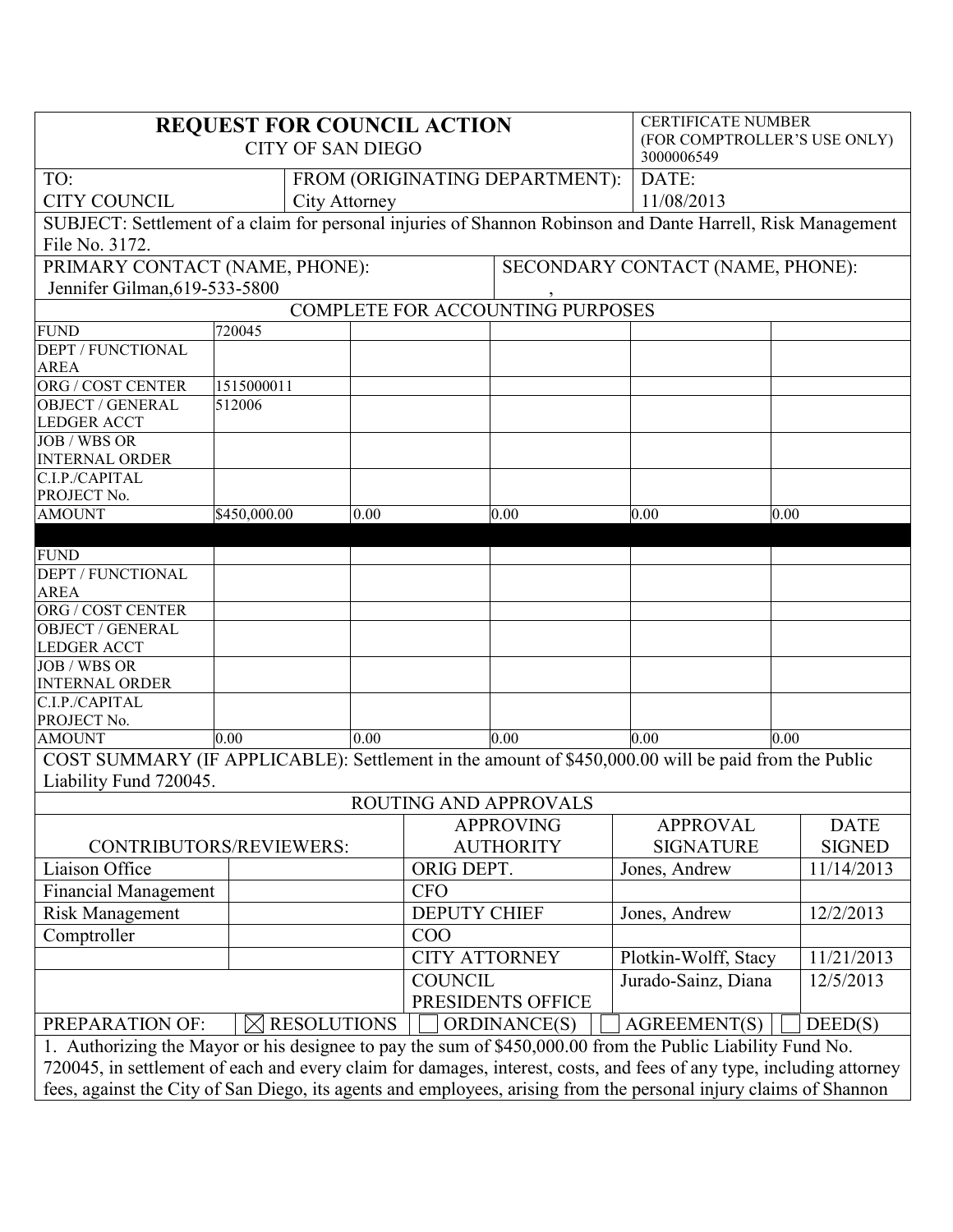Robinson and Dante Harrell, United States District Court Case No. 11cv0876 AJB (WVG).

2. Authorizing the Chief Financial Officer to appropriate and expend \$450,000.00 from the Public Liability Fund 720045, contingent upon the Chief Financial Officer first furnishing one or more certificates certifying that the funds necessary for expenditure are, or will be, on deposit with the City Treasurer.

3. Authorizing the Comptroller to issue three checks as follows:

a) Two hundred seventy-one thousand dollars (\$271,000.00) made payable to Shannon Robinson, Dante Harrell, and Iredale & Yoo.

b) Eighty-nine thousand five hundred dollars (\$89,500.00), made payable to Pacific Life and Annuity Services, Inc.

c) Eighty-nine thousand five hundred dollars (\$89,500.00), made payable to BARCO Assignments, Ltd.

| <b>STAFF RECOMMENDATIONS:</b>                                                      |                                                                                 |  |  |  |
|------------------------------------------------------------------------------------|---------------------------------------------------------------------------------|--|--|--|
| Approve the Resolution.                                                            |                                                                                 |  |  |  |
| SPECIAL CONDITIONS (REFER TO A.R. 3.20 FOR INFORMATION ON COMPLETING THIS SECTION) |                                                                                 |  |  |  |
| COUNCIL DISTRICT(S):                                                               |                                                                                 |  |  |  |
| <b>COMMUNITY AREA(S):</b>                                                          | N/A                                                                             |  |  |  |
| <b>ENVIRONMENTAL IMPACT:</b>                                                       | This activity is not a project and therefore is not subject to CEQA pursuant to |  |  |  |
|                                                                                    | CEQA Guidelines Section $15060(c)(3)$ .                                         |  |  |  |
| <b>CITY CLERK</b>                                                                  | Send a completed copy of the Resolution to Janice Ellis at MS51(B).             |  |  |  |
| <b>INSTRUCTIONS:</b>                                                               |                                                                                 |  |  |  |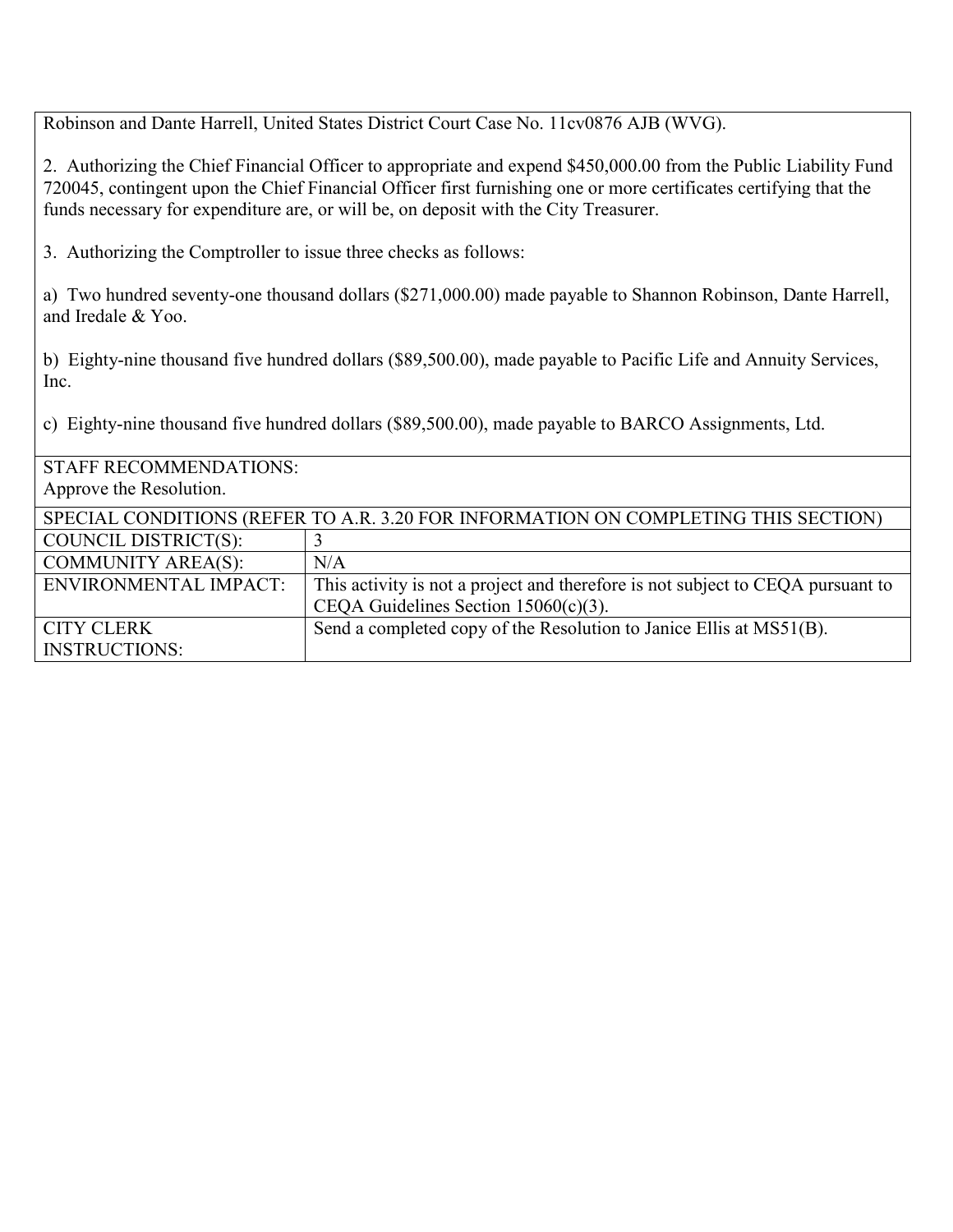## **COUNCIL ACTION EXECUTIVE SUMMARY SHEET**  CITY OF SAN DIEGO

DATE: 11/08/2013 ORIGINATING DEPARTMENT: City Attorney SUBJECT: Settlement of a claim for personal injuries of Shannon Robinson and Dante Harrell, Risk Management File No. 3172. COUNCIL DISTRICT(S): 3 CONTACT/PHONE NUMBER: Jennifer Gilman/619-533-5800

DESCRIPTIVE SUMMARY OF ITEM:

On April 25, 2011, Plaintiffs Shannon Robinson and Dante Harrell filed a complaint alleging personal injury and excessive force. The proposed settlement would resolve all claims brought by the Plaintiffs against the City of San Diego, its agents, and its employees. STAFF RECOMMENDATION: Approve the Resolution. EXECUTIVE SUMMARY OF ITEM BACKGROUND:

This case stemmed from the detention and arrest of Plaintiffs Shannon Robinson and Dante Harrell on March 30, 2010. Plaintiffs alleged that, in the course of the detention and arrest, their rights were violated and that they suffered personal injuries. In exchange for this settlement, Plaintiffs will dismiss the Complaint against all defendants with prejudice. The settlement figure constitutes a global payment to the plaintiffs and their attorneys, Iredale and Yoo, and includes attorneys' fees.

FISCAL CONSIDERATIONS:

Settlement in the amount of \$450,000.00 will be paid from the Public Liability Fund 720045.

EQUAL OPPORTUNITY CONTRACTING INFORMATION (IF APPLICABLE):

 $N/A$ 

PREVIOUS COUNCIL and/or COMMITTEE ACTION:

The item was considered in closed session on October 29, 2013.

COMMUNITY PARTICIPATION AND PUBLIC OUTREACH EFFORTS:

 $N/A$ 

## KEY STAKEHOLDERS AND PROJECTED IMPACTS:

 $N/A$